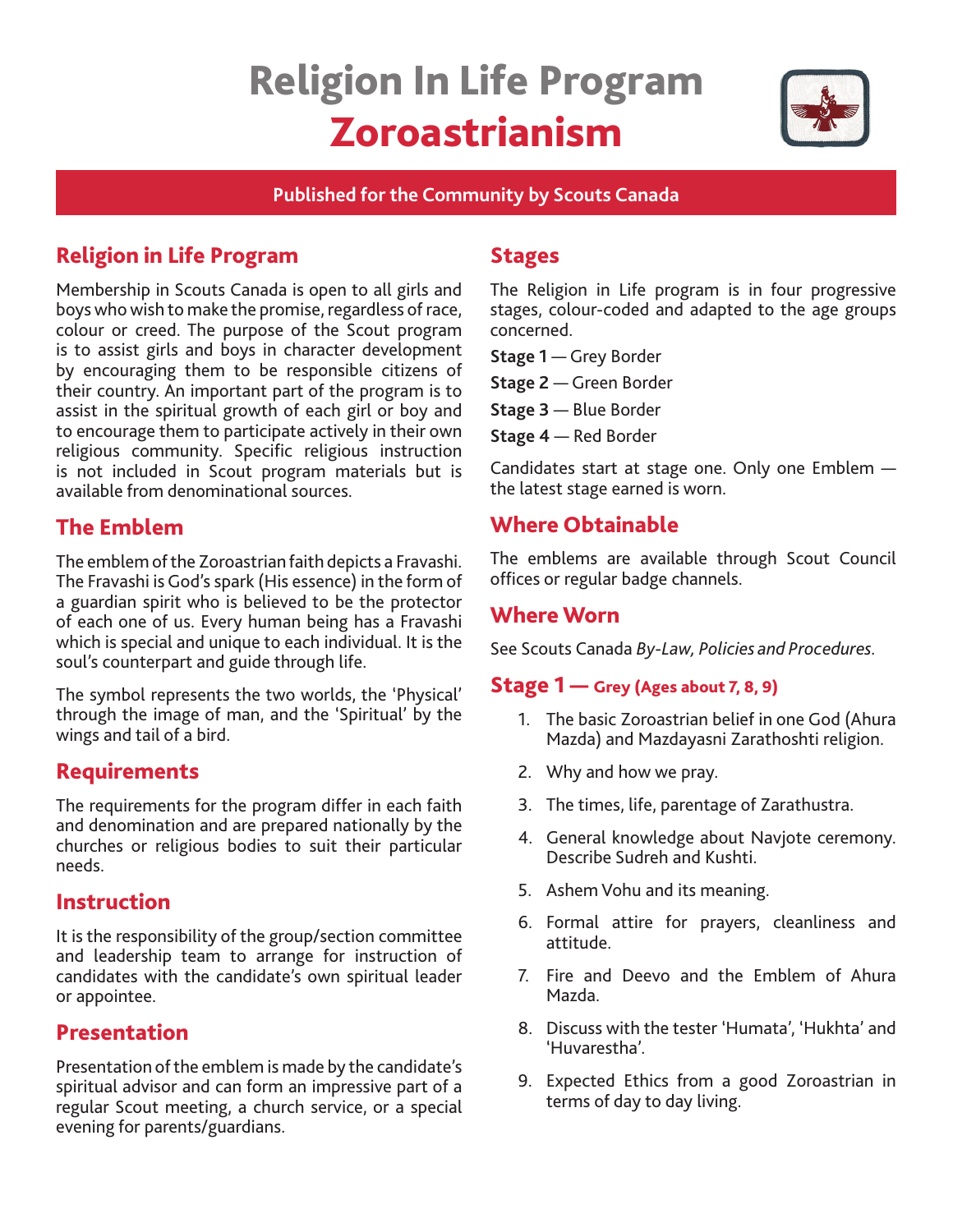#### Stage 2 — Green (Ages about 10, 11, 12)

- 1. Stage 1.
- 2. Meaning of Yatha Ahu Vairyo.
- 3. Sudreh Kusti prayers recite and understand.
- 4. General knowledge about 'Pateti', 'Navroze' and other main festivals. e.g. (Gambars, Parabhs, Khordad Sal, etc.).
- 5. Understand the rites and responsibilities of a Nahn and Navjote in detail.
- 6. Zoroastrian aim in life:
	- a) Expected Ethical behaviour both personal and social leading to improvement and development of the world and the progress of the soul towards perfection and immortality.
	- b) Care of God's good creations and avoidance of pollution.
	- c) Care of one's own Body, Mind and Spirit.
	- d) Equality of the Sexes.
- 7. Know and understand the days of the month and their respective attributes.
- 8. The 12 months of the year, their attributes and their seasonal festivals — (Gahambar).
- 9. Shah Nama stories names of Zoroastrian Dynasties of Persian Kings.
- 10. Brief outline of main Scriptures (Yasna which includes the Gathas, Yashts, Visperad, Vendidad, Khordeh Avesta).
- 11. Discuss with the tester the qualitative application of the Amesha Spentas and Yazatas in daily living.

#### Stage 3 — Blue (Ages about 13, 14, 15)

- 1. Stage 1 and 2.
- 2. Navjote completed.
- 3. Understanding and participation in Humbandagi, Jashan, and Muktad. (Afrinagan, Faroxi, Satoom).
- 4. Recite and understand 'Sarosh Baj' in 5 different 'Gehs'.
- 5. Recite and understand 'Doa Tan-Dorosti'.
- 6. Recite and understand 'Din-no Kalmo' and 'Deeva-no Namaskar'.
- 7. Symbolism of Sudreh and Kusti.
- 8. Essential elements of true Prayer Philosophy and Ethics prescribed by them.
	- a) Purification for and method of praying.
	- b) Order of prayer from 'Khurdeh Avesta'.
- 9. Explain the concept of the Fravashies.
- 10. Care of God's elements and avoidance of pollution.
- 11. The Nature of Man The five constituents of Man.
	- a) Body
	- b) Breath of Life
	- c) Soul (Freedom of Choice)
	- d) Prototype Image
	- e) Guardian Spirit.
- 12. Explain to the tester how in your daily life as a Zoroastrian you reflect the Promise and the Law.

#### $Stage 4 - Red (Ages 15+)$

- 1. Stage 1, 2 and 3.
- 2. Recite and understand 101 attributes of God.
	- a) Refer to Hormazd Yasht Para ( Aat Marot Ahura Mazdao…).
- 3. Zoroastiran Metaphysics
	- a) Origin of Virtue and Vice
	- b) The Nature of Yazatas and their Interrelationship.
- 4. The story of creation as explained in the Bundahishn.
- 5. The reason for and importance of Rituals and the Role of Priests. What do rituals represent.
- 6. Understand the rites and responsibilities of the wedding ceremony.
- 7. Understand the rites of the funeral ceremony.
- 8. After-life doctrine: Status of the souls after death — Reward and Retribution.